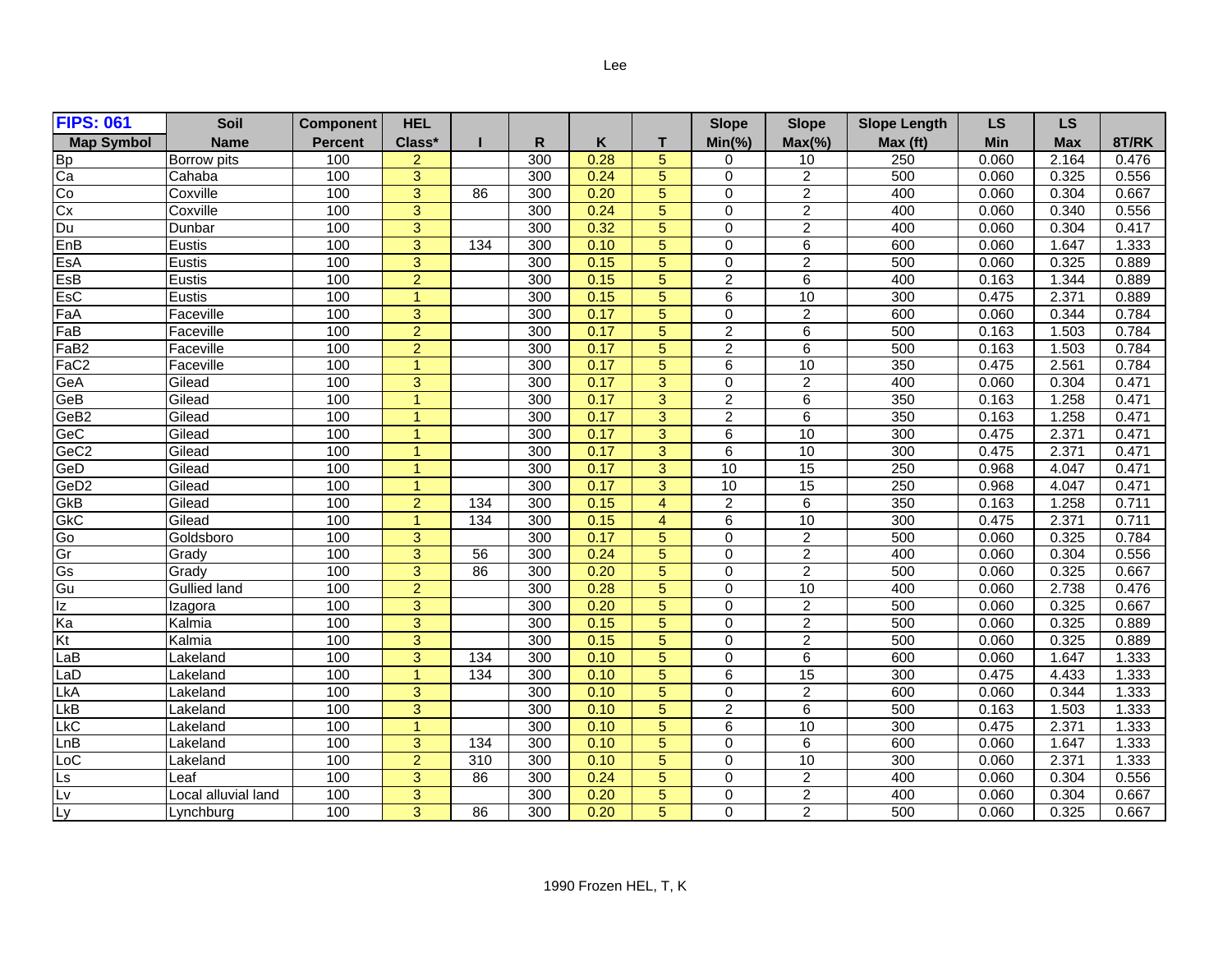| <b>FIPS: 061</b>  | Soil                | <b>Component</b> | <b>HEL</b>     |                |     |      |   | <b>Slope</b>   | <b>Slope</b>   | <b>Slope Length</b> | <b>LS</b> | <b>LS</b>  |       |
|-------------------|---------------------|------------------|----------------|----------------|-----|------|---|----------------|----------------|---------------------|-----------|------------|-------|
| <b>Map Symbol</b> | <b>Name</b>         | <b>Percent</b>   | Class*         |                | R   | K    |   | $Min(\% )$     | $Max(\% )$     | Max (ft)            | Min       | <b>Max</b> | 8T/RK |
| MaA               | Magnolia            | 100              | 3              |                | 300 | 0.17 | 5 | 0              | 2              | 600                 | 0.060     | 0.344      | 0.784 |
| MaB <sub>2</sub>  | Magnolia            | 100              | $\overline{2}$ |                | 300 | 0.17 | 5 | $\overline{2}$ | 6              | 500                 | 0.163     | 1.503      | 0.784 |
| <b>MbA</b>        | Marlboro            | 100              | $\overline{3}$ | 134            | 300 | 0.15 | 5 | $\Omega$       | $\overline{2}$ | 600                 | 0.060     | 0.344      | 0.889 |
| <b>MbB</b>        | Marlboro            | 100              | $\overline{2}$ | 134            | 300 | 0.15 | 5 | 2              | 6              | 500                 | 0.163     | 1.503      | 0.889 |
| MbB <sub>2</sub>  | Marlboro            | 100              | $\overline{2}$ | 134            | 300 | 0.15 | 5 | 2              | $\overline{6}$ | 500                 | 0.163     | 1.503      | 0.889 |
| MbC <sub>2</sub>  | Marlboro            | 100              | $\mathbf{1}$   | 134            | 300 | 0.15 | 5 | 6              | 10             | 400                 | 0.475     | 2.738      | 0.889 |
| Mx                | Mixed alluvial land | 100              | 3              |                | 300 | 0.17 | 5 | $\Omega$       | $\overline{2}$ | 350                 | 0.060     | 0.292      | 0.784 |
| My                | Myatt               | 100              | 3              |                | 300 | 0.24 | 5 | $\Omega$       | $\overline{2}$ | 400                 | 0.060     | 0.304      | 0.556 |
| <b>NfA</b>        | <b>Norfolk</b>      | 100              | 3              |                | 300 | 0.17 | 5 | $\Omega$       | $\overline{2}$ | 600                 | 0.060     | 0.344      | 0.784 |
| <b>NoA</b>        | Norfolk             | 100              | $\overline{3}$ |                | 300 | 0.17 | 5 | $\mathbf 0$    | $\overline{c}$ | 600                 | 0.060     | 0.344      | 0.784 |
| <b>NoB</b>        | Norfolk             | 100              | $\overline{2}$ |                | 300 | 0.17 | 5 | 2              | 6              | 500                 | 0.163     | 1.503      | 0.784 |
| No <sub>B2</sub>  | Norfolk             | 100              | $\overline{2}$ |                | 300 | 0.17 | 5 | $\overline{2}$ | 6              | 500                 | 0.163     | 1.503      | 0.784 |
| <b>NoC</b>        | Norfolk             | 100              | $\overline{1}$ |                | 300 | 0.17 | 5 | 6              | 10             | 300                 | 0.475     | 2.371      | 0.784 |
| NoC <sub>2</sub>  | Norfolk             | 100              | $\mathbf{1}$   |                | 300 | 0.17 | 5 | 6              | 10             | 300                 | 0.475     | 2.371      | 0.784 |
| <b>NtA</b>        | Norfolk             | 100              | 3              |                | 300 | 0.15 | 5 | $\Omega$       | $\overline{2}$ | 600                 | 0.060     | 0.344      | 0.889 |
| <b>NtB</b>        | Norfolk             | 100              | $\overline{a}$ |                | 300 | 0.15 | 5 | 2              | 6              | 500                 | 0.163     | 1.503      | 0.889 |
| <b>NtC</b>        | Norfolk             | 100              | $\overline{1}$ |                | 300 | 0.15 | 5 | 6              | 10             | 400                 | 0.475     | 2.738      | 0.889 |
| Ok                | Okenee              | 100              | 3              |                | 300 | 0.24 | 5 | $\Omega$       | $\overline{2}$ | 400                 | 0.060     | 0.304      | 0.556 |
| OrA               | Orangeburg          | 100              | $\overline{3}$ |                | 300 | 0.10 | 5 | $\mathbf 0$    | $\overline{c}$ | 600                 | 0.060     | 0.344      | 1.333 |
| OrB               | Orangeburg          | 100              | $\overline{a}$ |                | 300 | 0.10 | 5 | 2              | 6              | 500                 | 0.163     | 1.503      | 1.333 |
| OrB <sub>2</sub>  | Orangeburg          | 100              | $\overline{a}$ |                | 300 | 0.10 | 5 | $\overline{c}$ | 6              | 500                 | 0.163     | 1.503      | 1.333 |
| OrC <sub>2</sub>  | Orangeburg          | 100              | $\overline{2}$ |                | 300 | 0.10 | 5 | 6              | 10             | 300                 | 0.475     | 2.371      | 1.333 |
| Pm                | Plummer             | 100              | 3              | 134            | 300 | 0.10 | 5 | $\Omega$       | $\overline{2}$ | 400                 | 0.060     | 0.304      | 1.333 |
| Pn                | Plummer             | 100              | $\overline{3}$ | $\frac{1}{34}$ | 300 | 0.10 | 5 | $\mathbf 0$    | $\overline{2}$ | 400                 | 0.060     | 0.304      | 1.333 |
| Po                | Portsmouth          | 100              | 3              |                | 300 | 0.15 | 5 | 0              | $\overline{c}$ | 400                 | 0.060     | 0.304      | 0.889 |
| P <sub>S</sub>    | Portsmouth          | 100              | 3              |                | 300 | 0.15 | 5 | $\Omega$       | $\overline{c}$ | 400                 | 0.060     | 0.304      | 0.889 |
| Ra                | Rains               | 100              | 3              | 134            | 300 | 0.15 | 5 | $\Omega$       | $\overline{2}$ | 400                 | 0.060     | 0.304      | 0.889 |
| <b>RsA</b>        | Ruston              | 100              | 3              |                | 300 | 0.10 | 5 | $\Omega$       | $\overline{c}$ | 600                 | 0.060     | 0.344      | 1.333 |
| <b>RsB</b>        | Ruston              | 100              | $\overline{3}$ |                | 300 | 0.10 | 5 | $\overline{2}$ | $\overline{6}$ | 500                 | 0.163     | 1.503      | 1.333 |
| RsB <sub>2</sub>  | Ruston              | 100              | 3              |                | 300 | 0.10 | 5 | $\overline{c}$ | 6              | 500                 | 0.163     | 1.503      | 1.333 |
| <b>RsC</b>        | Ruston              | 100              | $\overline{2}$ |                | 300 | 0.10 | 5 | 6              | 10             | 300                 | 0.475     | 2.371      | 1.333 |
| RsC <sub>2</sub>  | Ruston              | 100              | $\overline{2}$ |                | 300 | 0.10 | 5 | 6              | 10             | 500                 | 0.475     | 3.061      | 1.333 |
| <b>RtA</b>        | Ruston              | 100              | $\overline{3}$ |                | 300 | 0.15 | 5 | $\Omega$       | $\overline{2}$ | 400                 | 0.060     | 0.304      | 0.889 |
| RtB               | Ruston              | 100              | $\overline{2}$ |                | 300 | 0.15 | 5 | $\overline{2}$ | 6              | 350                 | 0.163     | 1.258      | 0.889 |
| <b>RtC</b>        | Ruston              | 100              | $\overline{a}$ |                | 300 | 0.15 | 5 | 6              | 10             | 400                 | 0.475     | 2.738      | 0.889 |
| Ru                | Rutlege             | 100              | $\overline{3}$ |                | 300 | 0.17 | 5 | $\mathbf 0$    | $\overline{2}$ | 400                 | 0.060     | 0.304      | 0.784 |
| Sw                | Swamp               | 100              | $\overline{3}$ |                | 300 | 0.17 | 5 | $\Omega$       | $\overline{2}$ | 400                 | 0.060     | 0.304      | 0.784 |
| VaB               | Vaucluse            | 100              | $\overline{1}$ | 134            | 300 | 0.15 | 3 | $\overline{c}$ | 6              | 400                 | 0.163     | 1.344      | 0.533 |
| VaB <sub>2</sub>  | Vaucluse            | 100              | $\mathbf{1}$   | 134            | 300 | 0.15 | 3 | $\overline{2}$ | 6              | 400                 | 0.163     | 1.344      | 0.533 |